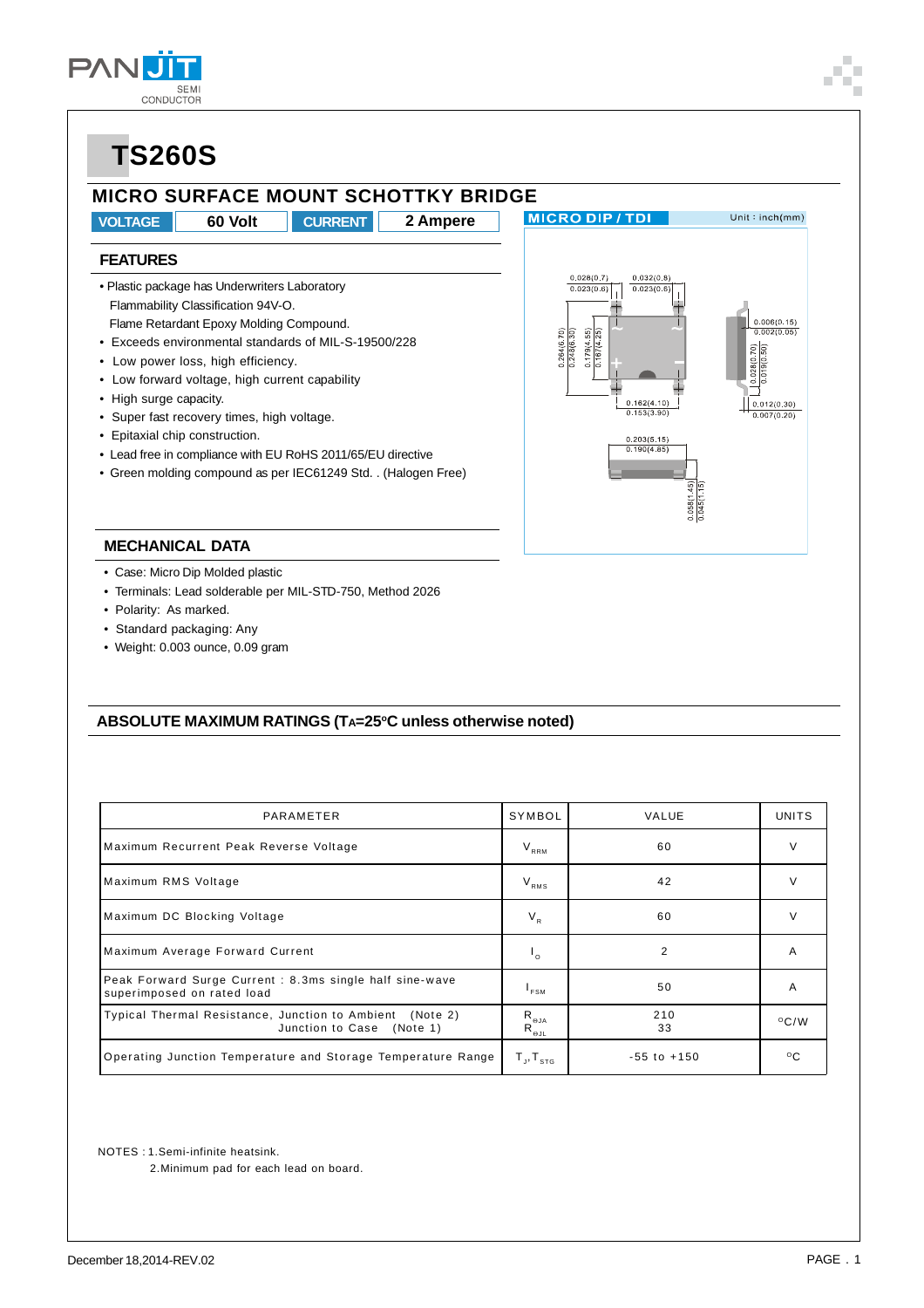

#### ELECTRICAL CHARACTERISTICS (TA=25°C unless otherwise noted)

| <b>PARAMETER</b>              | <b>SYMBOL</b> | <b>TEST CONDITIONS</b>                                                  |                                       | MIN. | TYP.                                         | MAX.                                              | <b>UNIT</b> |
|-------------------------------|---------------|-------------------------------------------------------------------------|---------------------------------------|------|----------------------------------------------|---------------------------------------------------|-------------|
| Breakdown voltage             | <b>VBR</b>    | $I_R = 150 \mu A$                                                       | $Ta=25^{\circ}C$                      | 60   |                                              | $\blacksquare$                                    | V           |
| Instantaneous forward voltage | <b>VF</b>     | $I = 0.5A$<br>$IF=1A$<br>$I = 2A$<br>$I = 0.5A$<br>$I = 1A$<br>$I = 2A$ | $Ta=25^{\circ}C$<br>$Ta=125^{\circ}C$ | ۰    | 0.43<br>0.50<br>0.63<br>0.34<br>0.45<br>0.57 | 0.7<br>$\blacksquare$<br>$\overline{\phantom{a}}$ | V<br>V      |
| Reverse current               | R             | $V_R = 48V$                                                             | $Ta=25^{\circ}C$                      |      | 5                                            | $\overline{\phantom{a}}$                          | μA          |
|                               |               | $V_R = 60V$                                                             | $Ta=25^{\circ}C$<br>$Ta=125^{\circ}C$ | ٠    | 7                                            | 50<br>٠                                           | μA<br>mA    |
| Junction capacitance          | <b>C</b> J    | $V_R = 4V_f = 1MHz$                                                     |                                       |      |                                              | 140                                               | pF          |

#### **RATING AND CHARACTERISTIC CURVES**

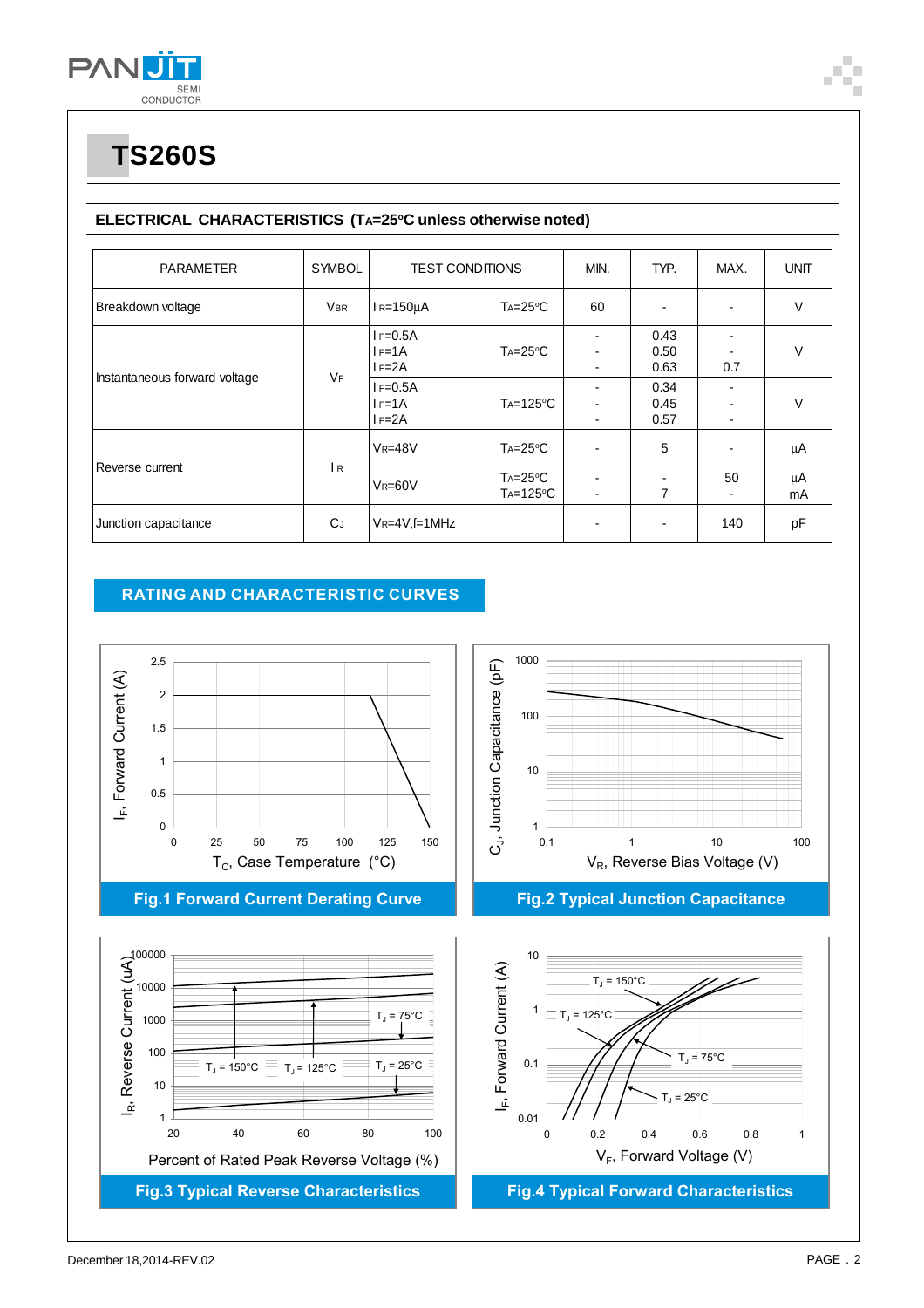

#### **MOUNTING PAD LAYOUT**



#### **ORDER INFORMATION**

• Packing information

T/R - 4K per 13" plastic Reel

T/R - 1K per 7" plastic Reel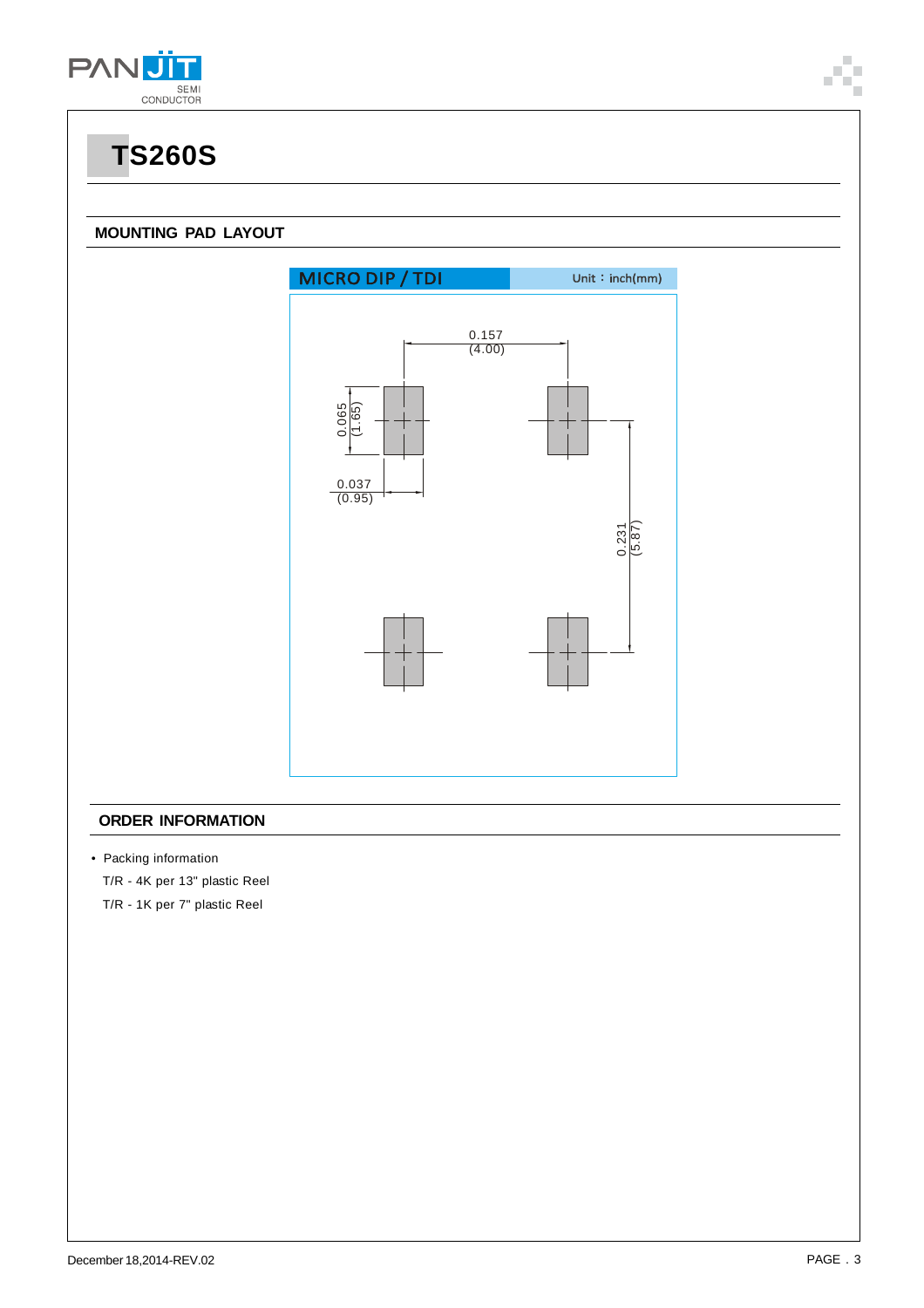



| <b>Packing type</b>                            | 1 <sup>st</sup> Code | <b>Packing size code</b>                   |              | 2 <sup>nd</sup> Code HF or RoHS 1 <sup>st</sup> Code |   | 2nd~5th Code  |
|------------------------------------------------|----------------------|--------------------------------------------|--------------|------------------------------------------------------|---|---------------|
| <b>Tape and Ammunition Box</b><br>(T/B)        | Α                    | N/A                                        | 0            | <b>HF</b>                                            | 0 | serial number |
| <b>Tape and Reel</b><br>(T/R)                  | R                    | 7"                                         | 1            | <b>RoHS</b>                                          | 1 | serial number |
| <b>Bulk Packing</b><br>(B/P)                   | В                    | 13"                                        | $\mathbf{2}$ |                                                      |   |               |
| <b>Tube Packing</b><br>(T/P)                   |                      | 26 <sub>mm</sub>                           | X            |                                                      |   |               |
| <b>Tape and Reel (Right Oriented)</b><br>(TRR) | S                    | 52mm                                       | Υ            |                                                      |   |               |
| <b>Tape and Reel (Left Oriented)</b><br>(TRL)  |                      | <b>PANASERT T/B CATHODE UP</b><br>(PBCU)   | u            |                                                      |   |               |
| <b>FORMING</b>                                 | F                    | <b>PANASERT T/B CATHODE DOWN</b><br>(PBCD) | D            |                                                      |   |               |